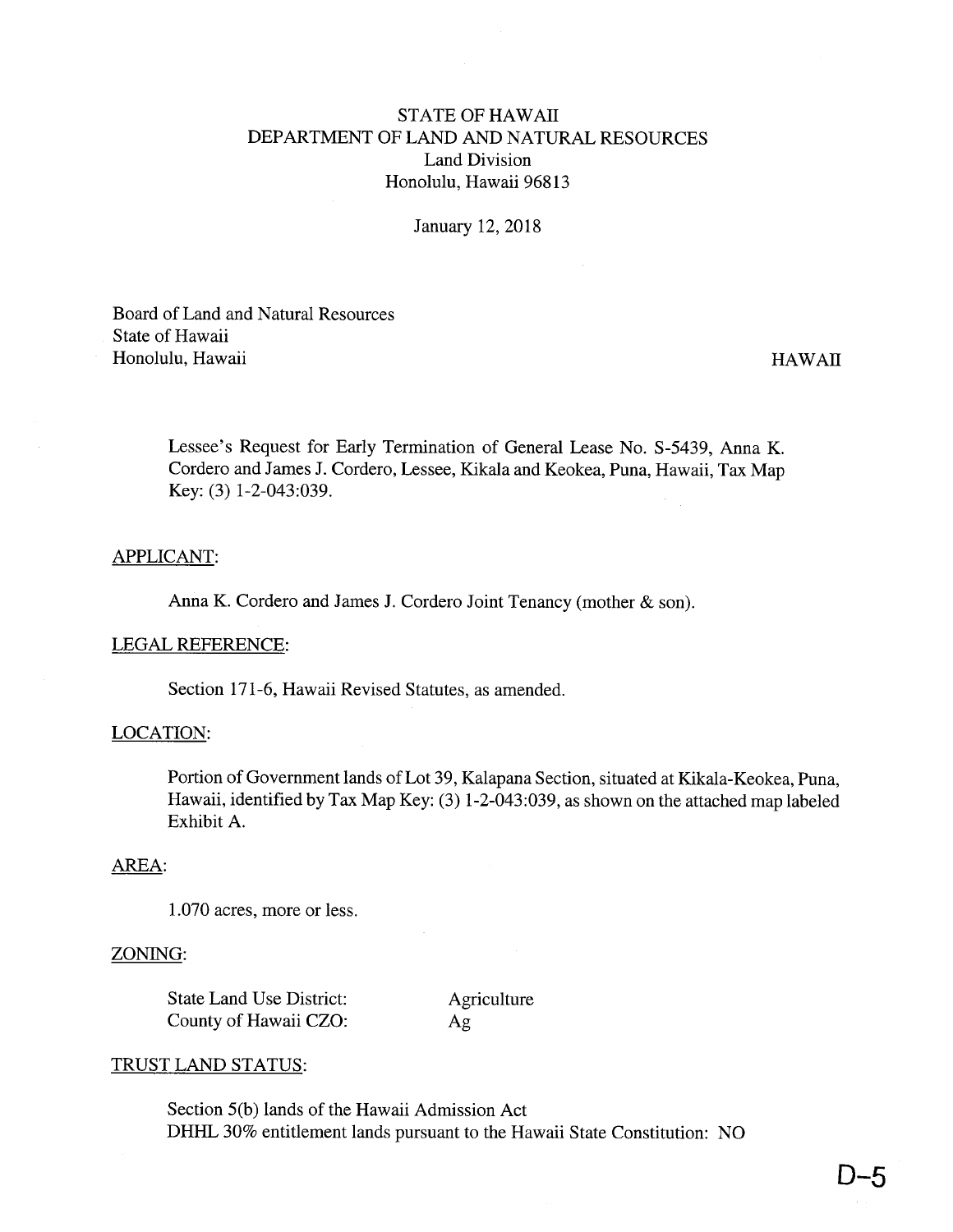#### CURRENT USE STATUS:

Encumbered by General Lease No. <sup>S</sup> -5439, Anna K. Cordero and James J. Cordero for residential purposes as the Lessee's principal domicile.

#### TERM OF LEASE:

Original term of 65 years, commencing on January 1, 1997 and expiring on December 31, 2061.

#### CURRENT ANNUAL RENT:

\$132.00 per annum

#### REMARKS:

Pursuant to the authority granted by the Legislature of the State of Hawaii in Act 314, Session Laws of Hawaii 1991, as amended by Act 172, Session Laws of Hawaii 1993 and Act 81, Session Laws of Hawaii 1994, the Department was authorized to negotiate and enter into long term residential leases with former Kalapana residents who were dispossessed or displaced as a result of the volcanic eruptions on the island of Hawaii, which began January 3, 1983 and who met the qualifications of Section 13D-3(b), Hawaii Revised Statutes.

At its meeting of December 16, 1994, Item F-3, the Board authorized the awarding of direct residential leases, pursuant to Act 314 at Kikala-Keokea, Puna, Hawaii. A drawing of lots was conducted on December 9, 1995, and Anna K. Cordero and James J. Cordero were awarded a 65-year residential lease under General Lease No. S-5439.

In a letter dated June 30, 2017, Mrs. Anna K. Cordero indicated that due to her poor health condition and her son James physical disability, they are unable to continue with the obligation requirements of the lease. General Lease No. S-5439 contains restrictions as to who can take an assignment of the lease.<sup>1</sup> Mrs. Cordero related to staff that her grandchildren were not interested in acquiring the lease, and that she has found no other potential assignee that meets the eligibility criteria.

Staff is recommending the Board authorize the cancellation of General Lease No. S-5439, Anna K. Cordero and James J. Cordero, Lessees.

<sup>1</sup> An assignment can be made if the proposed assignee meets the eligibility criteria set forth in Act 314, Session Laws of Hawaii 1991, as amended; or is <sup>a</sup> descendant of the Lessee.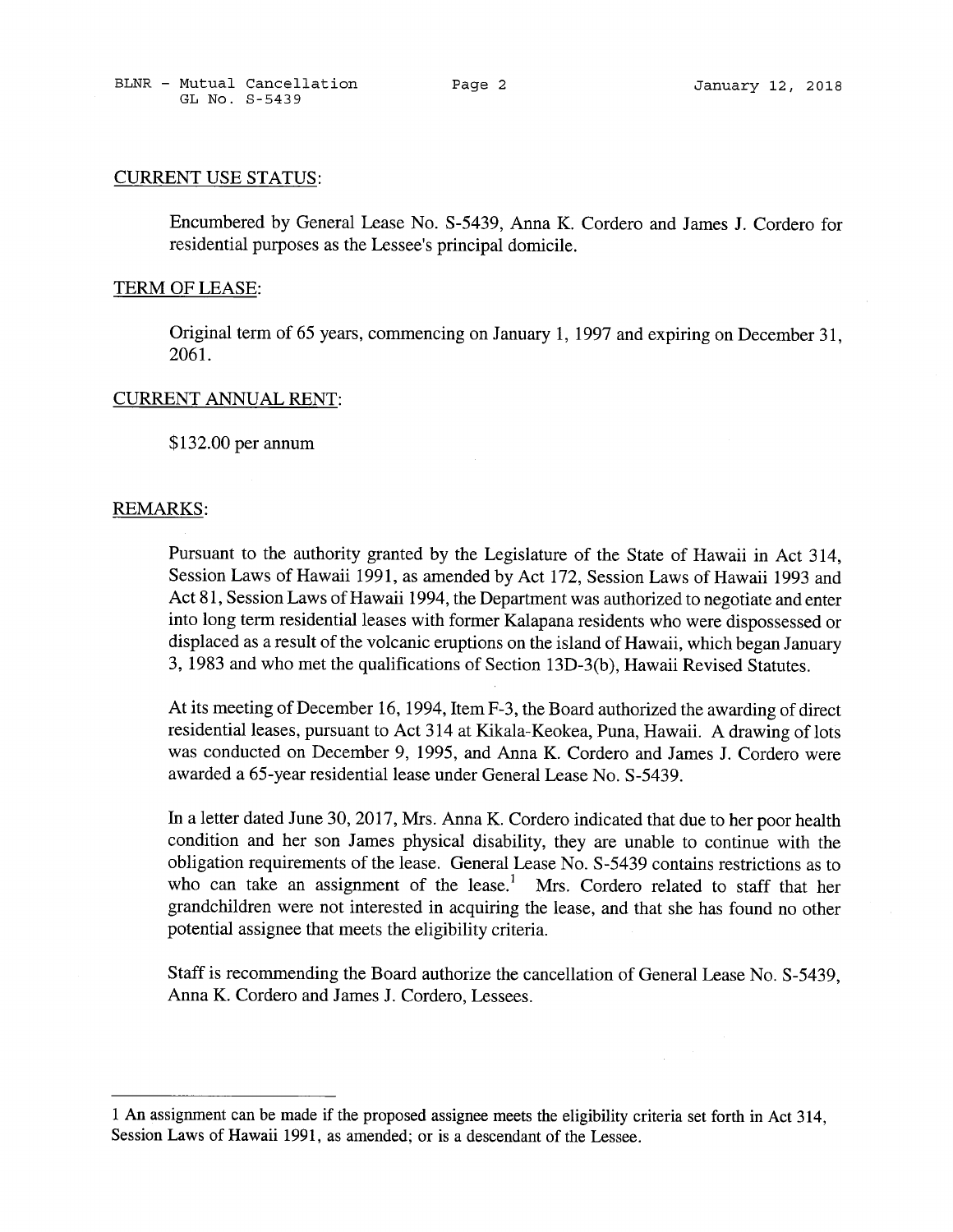BLNR - Mutual Cancellation Page <sup>3</sup> January 12, 2018 GL No. S-5439

# RECOMMENDATION: That the Board:

- 1. Authorize the mutual cancellation of General Lease No. S-5439, Anna K. Cordero and James J. Cordero, Lessee, covering the subject area under the terms and conditions cited above, which are by this reference incorporated herein and further subject to the following:
	- A. The standard terms and conditions of the most current mutual cancellation lease document form, as may be amended from time to time;
	- B. The effective date of cancellation shall be July 1, 2017;
	- C. Review and approval by the Department of the Attorney General; and
	- D. Such other terms and conditions as may be prescribed by the Chairperson to best serve the interests of the State.

Respectfully Submitted,

Gordon C. Heit

District Land Agent

APPROVED FOR SUBMITTAL:

 $\overline{\mathscr{U}}$ 

Suzanne D. Case, Chairperson